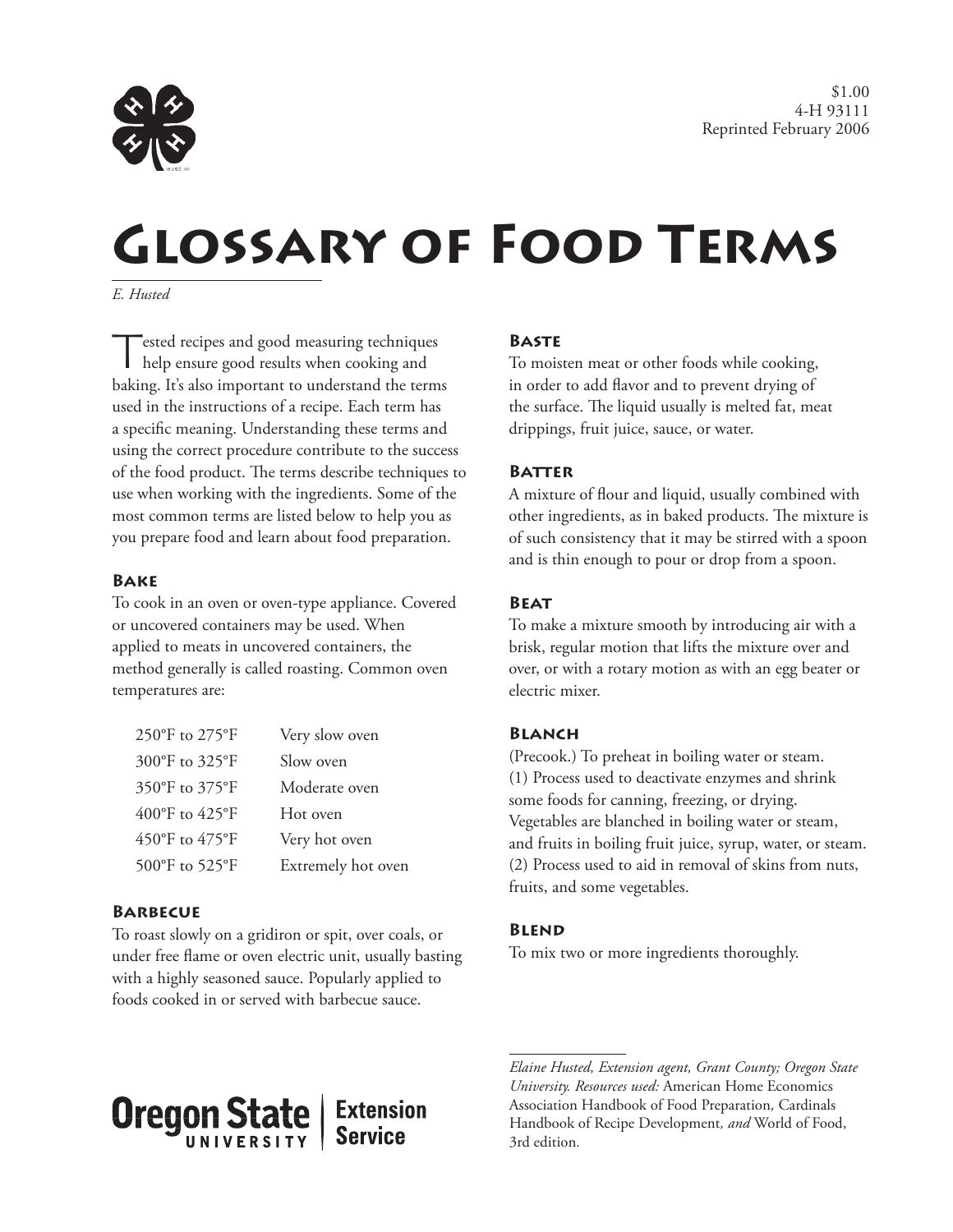# **Boil**

To cook in water or a liquid consisting mostly of water in which bubbles rise continually and break on the surface. The boiling temperature of water at sea level is 212°F or 100°C.

## **Braise**

To cook meat or poultry slowly in a covered utensil in a small amount of liquid or in steam. (Meat may or may not be browned in a small amount of fat before braising.)

# **Bread**

To coat with crumbs of bread or other food; or to coat with crumbs, then with diluted, slightly beaten egg or evaporated milk, and again with crumbs.

## **Broil**

To cook by direct heat.

# **Caramelize**

To heat sugar or foods containing sugar until a brown color and characteristic flavor develop.

## **Chop**

To cut into pieces with a knife or other sharp tool.

## **Cream**

To soften a solid fat such as shortening or butter with a fork or other utensil, either before or while mixing with another food, usually sugar.

## **CUT**

To divide food materials with a knife or scissors.

## **Cut In**

To distribute solid fat in dry ingredients by chopping with knives or pastry blender until finely divided.

## **Dice**

To cut into small cubes.

## **Dredge**

To cover or coat with flour or other fine substances such as bread crumbs or corn meal.

## **Fold**

To combine by using two motions, one which cuts vertically through the mixture, the other which turns over by sliding the implement across the bottom of the mixing bowl.

# **Fry**

To cook in fat. Applied especially to (1) cooking in a small amount of fat, also called sauté or pan-fry; (2) cooking in a deep layer of fat, also called deep‑fat frying.

## **Grill**

To cook by direct heat. Also a utensil or appliance used for such cooking.

## **Grind**

To reduce to particles by cutting or crushing.

#### **Julienne**

To cut into slivers resembling matchsticks.

#### **Knead**

To manipulate with a pressing motion accompanied by folding and stretching.

## **Marinate**

To let food stand in a marinade which is a liquid, usually an oil‑acid mixture such as French dressing.

#### **Mince**

To cut or chop into very small pieces.

## **Mix**

To combine ingredients in any way that effects a distribution.

## **Pan‑Broil**

To cook uncovered on a hot surface, usually in a fry pan. Fat is poured off as it accumulates.

## **Pan‑Fry**

To cook in a small amount of fat. (See **Fry** and **Sauté**.)